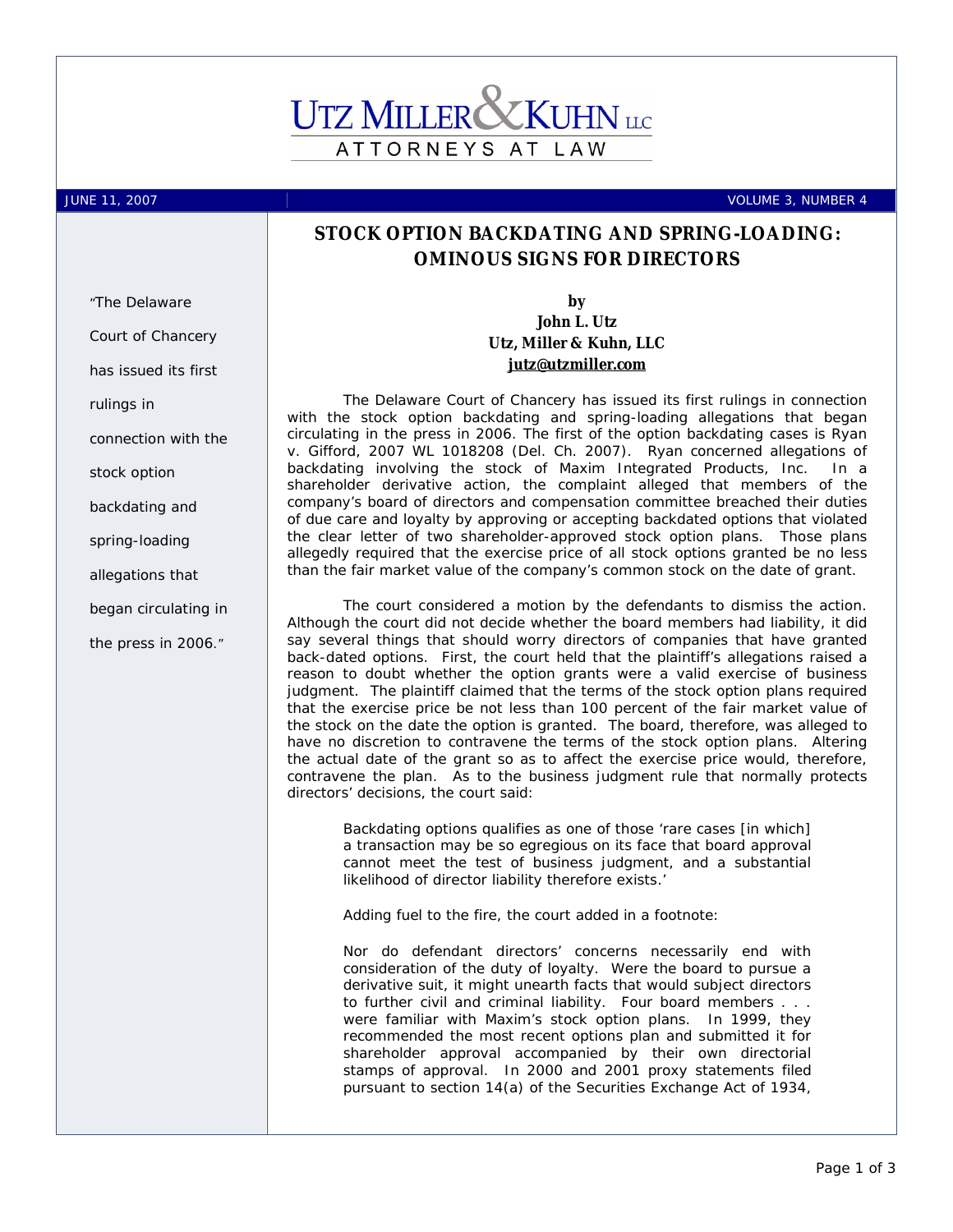*"The court was 'convinced that the* 

*intentional violation of a* 

*shareholder-approved* 

*stock option plan,* 

*coupled with fraudulent* 

*disclosures regarding* 

*the directors' purported* 

*compliance with that* 

*plan, constitute conduct* 

*that is disloyal to the* 

*corporation. . ..'"* 

**Utz, Miller & Kuhn, LLC**  7285 West 132nd St. Suite 320 Overland Park, KS 66213

Phone: 913.685.0970 Fax: 913.685.1281

**Gregory B. Kuhn**  [gkuhn@utzmiller.com](mailto:gkuhn@utzmiller.com) Phone: 913.685.0774 Fax: 913.685.1281

**Eric N. Miller**  [emiller@utzmiller.com](mailto:emiller@utzmiller.com) Phone: 913.685.8150 Fax: 913.685.1281

**John L. Utz**  [jutz@utzmiller.com](mailto:jutz@utzmiller.com) Phone: 913.685.7978 Fax: 913.685.1281

**Matthew J. Eickman**  [meickman@utzmiller.com](mailto:meickman@utzmiller.com) Phone: 913.685.0749 Fax: 913.685.1281

## [www.utzmiller.com](http://www.utzmiller.com)

The information in this newsletter is of a general nature only and does not constitute legal advice.

Consult your attorney for advice appropriate to your circumstances.

[three directors], representing half of the board, verified that they bore direct responsibility for granting options and that they granted all options according to the options plan.

\* \* \* \* \*

Further, [the three directors] were also members of the audit committee, and as such, directly responsible for approving any false financial statements that resulted from mischaracterization of these option grants. Thus, they might be exposed to potential criminal liability for securities fraud, tax fraud, and mail and wire fraud.

The court concluded it was "convinced that the intentional violation of a shareholder-approved stock option plan, coupled with fraudulent disclosures regarding the directors' purported compliance with that plan, constitute conduct that is disloyal to the corporation and is therefore an act in bad faith." Expanding on this, the court stated:

I am unable to fathom a situation where the deliberate violation of a shareholder approved stock option plan and false disclosures, obviously intended to mislead shareholders into thinking that the directors complied honestly with the shareholder-approved option plan, is anything but an act of bad faith. It certainly cannot be said to amount to faithful and devoted conduct of a loyal fiduciary.

The tenor of the opinion in *Ryan* suggests that if the plaintiff is successful in proving the allegations in his complaint, the court will have little difficulty finding that the defendant directors and compensation committee members breached their duty of loyalty.

The same day that the court decided *Ryan* (concerning allegedly backdated options), the court issued an opinion involving allegations of spring-loaded options. *In re Tyson Foods, Inc.*, 2007 WL 1018209 (Del. Ch. 2007). The plaintiffs in *Tyson* alleged that the compensation committee, at the behest of several board members, "spring-loaded" certain option grants. In particular, plaintiff alleged that days before Tyson would issue press releases that were very likely to drive stock prices higher, the compensation committee would award options to key employees.

The court said whether a board of directors may in good faith grant spring-loaded options is a somewhat more difficult question than whether a board may grant backdated options. As to the latter, the court said "[a]t their heart, all backdated options involve a fundamental, incontrovertible lie: directors who approve an option dissemble as to the date the grant was actually made. Allegations of spring-loading implicate a much more subtle deception." In a footnote, the court expanded on its view that the backdating cases seem clearer in terms of their potential for involving violations of directors' duty of loyalty, stating:

Although similar to spring-loading, the backdating of options always involved a factual misrepresentation to shareholders. Issuance of options in conjunction with such deception, and against the background of a shareholder-approved stock-incentive program, amounts to a disloyal act taken in bad faith.

As with the *Ryan* back-dating case, the court in *Tyson* did not decide whether board members had liability. It did, however, send a message of concern to directors of companies with spring-loaded options when it said: